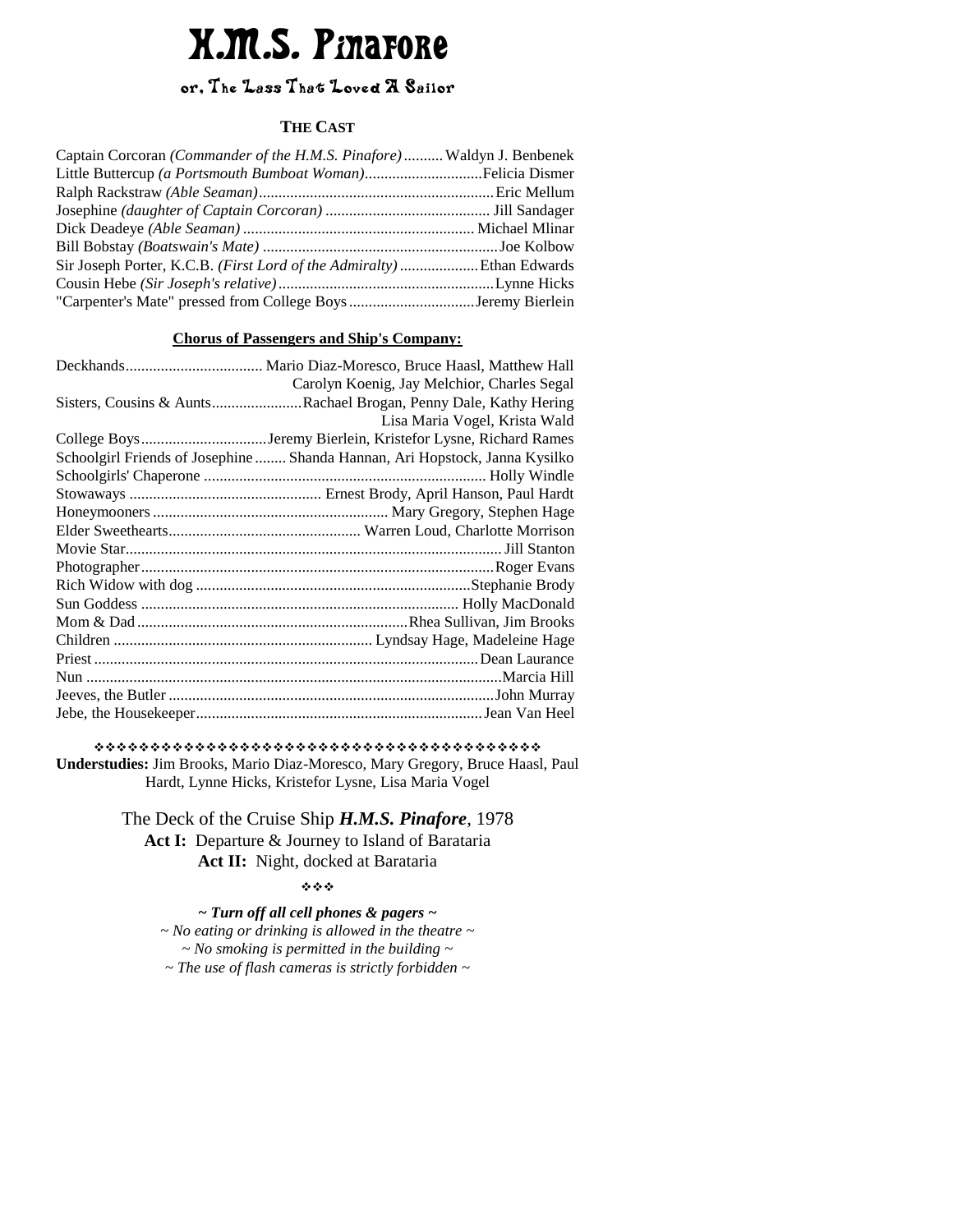#### **Synopsis**

*H.M.S. Pinafore* opened in London in 1878, and became the first great success by Gilbert and Sullivan. We have chosen to set our production one hundred years later, in 1978, on a British cruise liner bound for the imaginary tropical island of Barataria.

Act I: During the overture, the passengers prepare for departure. Once under way, Little Buttercup appears, to sell provisions to the ship's company. Ralph (pronounced "Rafe") Rackstraw enters and tells his fellow sailors of his love for the Captain's daughter Josephine. She is supposed to marry Sir Joseph Porter, the First Lord of the Admiralty, who is on board (along with his accompanying gaggle of sisters, cousins, and aunts). Josephine tells her father, Captain Corcoran, that she has had the misfortune to fall in love with a common sailor (Ralph, of course). Being dutiful and proud, however, she will keep her feelings to herself and marry Sir Joseph. Rejected, Ralph is set on suicide, but is interrupted in the nick of time by a repentant Josephine. They plan their elopement, encouraged by Sir Joseph's relatives and the sailors – all but Dick Deadeye, who tries in vain to discourage the union.

Act II: The act opens with a worried Captain Corcoran musing on the problems of his daughter and Sir Joseph. Little Buttercup hints to him of mysterious changes to come. When Sir Joseph expresses displeasure at Josephine's coolness, the Captain suggests that she is probably holding aloof because of the difference in rank between a captain's daughter and Sir Joseph. Josephine's soliloquy, however, shows that she's debating about giving up her wealthy home to live in poverty with a lowly sailor. Sir Joseph and her father appear at this critical moment to tell her that "love levels all ranks," which she takes as encouragement about Ralph. Thanks to a warning from Dick Deadeye about the planned elopement, the Captain is ready when Ralph and Josephine begin to leave the ship. Sir Joseph, shocked by the Captain's use of the "big, big D" word, banishes him to his cabin, and sends Ralph off to the brig in chains. Buttercup steps forward with an improbable tale of babies switched in infancy, and the resulting new identities produce three happy couples united in matrimony, as all prepare for a midnight masked ball!

#### **GSVLOC – THE PAST AND THE FUTURE:**

Since its founding in 1979 by Dick Fishel and Jim Hart, the company has produced all the Gilbert and Sullivan shows: *Trial By Jury* (1979), *Patience* (1980), *Iolanthe* (1981), *Princess Ida* (1982), *Ruddigore* (1983), *The Gondoliers* (1984), *The Mikado* (Spring 1985), *The Sorcerer* (Fall 1985), *The Pirates of Penzance* (1986), *The Yeomen of the Guard* (1987), *Utopia, Ltd.* (1988), *H.M.S. Pinafore* (1989), *Patience* (1990), *The Grand Duke* (1991), *Iolanthe* (1992), *Princess Ida* (1993), *The Gondoliers* (1994), *Ruddigore* (1995), *The Mikado* (Spring 1996), *The Zoo* and *Trial By Jury* (Fall 1996), *The Sorcerer* (1997), *The Pirates of Penzance* (1998), *The Yeomen of the Guard* (1999), and Offenbach's *Orpheus in the Underworld* (2000)

We will again be joining the Minneapolis Pops Orchestra at the Lake Harriet Band Shell this summer – for *The Pirates of Penzance*, on July 14 & 15

On October 19 and 20, 2001, The GSVLOC will present a concert version of Sullivan's *The Rose Of Persia*, at St. Paul's United Church of Christ, 900 Summit Avenue, St. Paul

In the Spring of 2002, we will present *Patience*.

Tax deductible contributions to help support our season are always welcome.

**THE GILBERT & SULLIVAN VERY LIGHT OPERA COMPANY**  P.O. Box 580172, Minneapolis MN 55458 Telephone: (651) 255-6947 *Visit the GSVLOC home page at:* **http://www.gsvloc.org**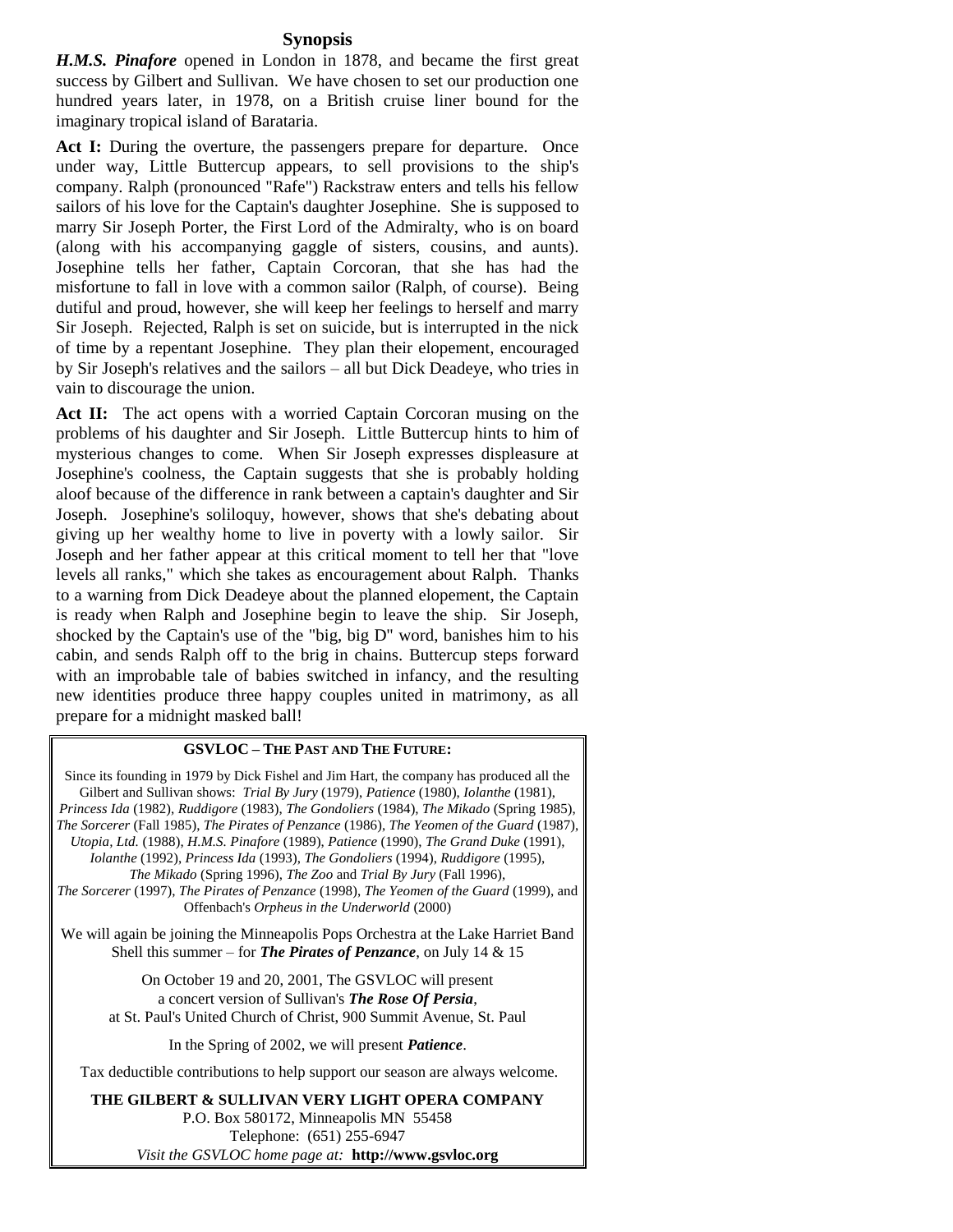#### **PRODUCTION STAFF**

| Jennifer Anne McDermott, Eli Tracy                                                |
|-----------------------------------------------------------------------------------|
|                                                                                   |
|                                                                                   |
| Set & Prop Construction and Painting  Jim Aisenbrey, Sam Blees, Matt Dolph        |
| Mark Ellenberger, Peter Erickson, Hellen Ferguson, Allen Gregory                  |
| Lisa Horton, Bob Hunter, Bob Johanneck, Jennifer Anne McDermott                   |
| Abigail, Bethany and Nathaniel Mlinar, David Morrison                             |
| Eric Pasternack, Dan Peters, Scott Sandberg, Mike Scheller, Gordon Staff          |
| with Ernest Brody, Dean Laurance, and other cast members                          |
|                                                                                   |
|                                                                                   |
| Costume Workers Wendy Evans, Lesley Hendrickson, Janine Juergens                  |
| Jo Pasternack, Carol Sandberg, Judy Wehrwein & cast members                       |
|                                                                                   |
|                                                                                   |
|                                                                                   |
| Hellen Ferguson, Eli Tracy                                                        |
|                                                                                   |
|                                                                                   |
|                                                                                   |
| Curtain Call Music  Mikal J. Kraklio, Steve Utzig, Jean Van Heal, Kristefor Lysne |
|                                                                                   |
|                                                                                   |
|                                                                                   |
|                                                                                   |
|                                                                                   |
|                                                                                   |
| Ticket Assistants Laurie Brooks, Ruth Erickson, Barb Hovey, Carol Kollander       |
| Dean Laurance, Stéphanie Leblond, Fred Morrison, Chris Rusin, Julie Seykora       |

#### *The Board:*

#### **ORCHESTRA**

| Greg Bastien, Abigail Berg, Katie Berg, Nancy Birth                    |
|------------------------------------------------------------------------|
| Debbie Feinwachs, Mary Heimerman, Marit Johnson                        |
| Kristin Sammartano, Carl Selness, Eva Zorn                             |
|                                                                        |
|                                                                        |
| John Litch, Karen Rognsvoog                                            |
|                                                                        |
| Flute Ruth Erickson, Julie Lindstrom, Katie Lowry, Nancy Wucherpfennig |
|                                                                        |
|                                                                        |
|                                                                        |
|                                                                        |
|                                                                        |
|                                                                        |
|                                                                        |
|                                                                        |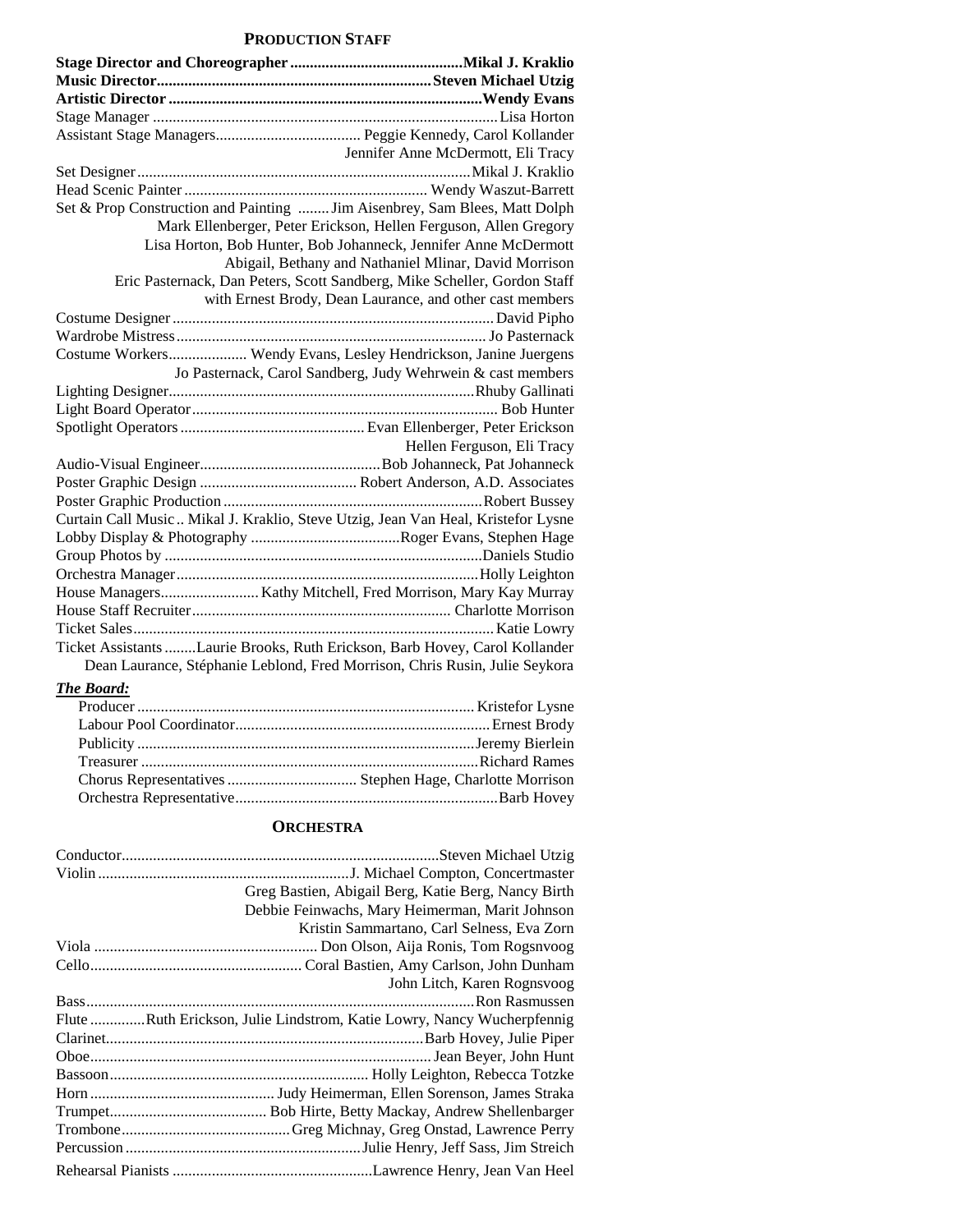## **Act I :**

**Buttercup's wares:**  *jacky* - twists of tobacco soaked in rum (for chewing) **I've** *treacle* **and toffee** - molasses, or a similar syrup *soft tommy* - a kind of bread **chicken and** *conies* - wild rabbits **pretty** *polonies* - smoked sausages named, like the sandwich meat, after Bologna, the Italian town where they were first made **reddest beauty in all** *Spithead* - body of water off Portsmouth **Dick** *Deadeye,* **Bill** *Bobstay* **(boatswain)** - the last names of these sailors refer to parts of a ships' ropes or rigging *to do her menial's duty* - to be her humble servant *foremast hands* - those sailors who serve "before the mast" (those below the rank of officer) [see Quarter-deck] *quarter-deck* - the deck to the aft of the mainmast where only commissioned officers may promenade **ship a** *selvagee* - a hank of rope yarn made into a strap or sling **he would commit** *solecisms* **that society would never pardon** - gaffes, or breaches of etiquette **Sir Joseph Porter,** *K.C.B.* - Knight Commander of the (Order of the) Bath (high honor) **bang the loud** *nine-pounders* **go** - the smallest of the battery of the cannons carried on Royal Navy ships (which also include 18 and 32-pounders) *pocket borough* - refers to a parliamentary seat controlled by a single individual (usually wealthy landowner); these seats were abolished by the Great Reform Act of 1832 *grog* - rum diluted with water (from the nickname of the Admiral who began the custom of issuing the drink to sailors, "Old Grog," so called for the grogram cloak he usually wore) **British** *tar* - slang for sailor *Cimmerian* **darkness** - according to Homer's Odyssey, the Cimmerians lived in a land where the sun never shines **I am but a living** *ganglion* **of irreconcilable antagonisms** - a bundle of nerves **Act II :**  *either at sixes or at sevens* - to be "at sixes and sevens" is to be confused *bumboat* **woman** - boat used to peddle provisions to ships in port *storks turn out to be but logs; bulls are but inflated frogs* - references to Aesop's fables *turbot* **is ambitious** *brill* - kinds of fish, turbot being preferred **gild the** *farthing* - lowest denomination of British coin at the time **the prospect is** *Elysian* - in Greek mythology, Elysian fields were the home of the blessed *cat-o'-nine-tails* - (or simply "the cat") - a whip with nine knotted lashes used for punishment

- *fo'c'sle*  short for "forecastle," the forward part of the ship, usually containing the crew's quarters
- **no** *telephone*  the first telephone transmission was in 1876, and the first London exchange opened in June of 1878, a month after Pinafore did

**Go,** *ribald***, get you hence** - a vulgar person using coarse language

**to your cabin with** *celerity* - haste

**the consequence of ill-advised** *asperity* - harshness of manner; ill temper

**I** *practiced baby-farming* - took in foster children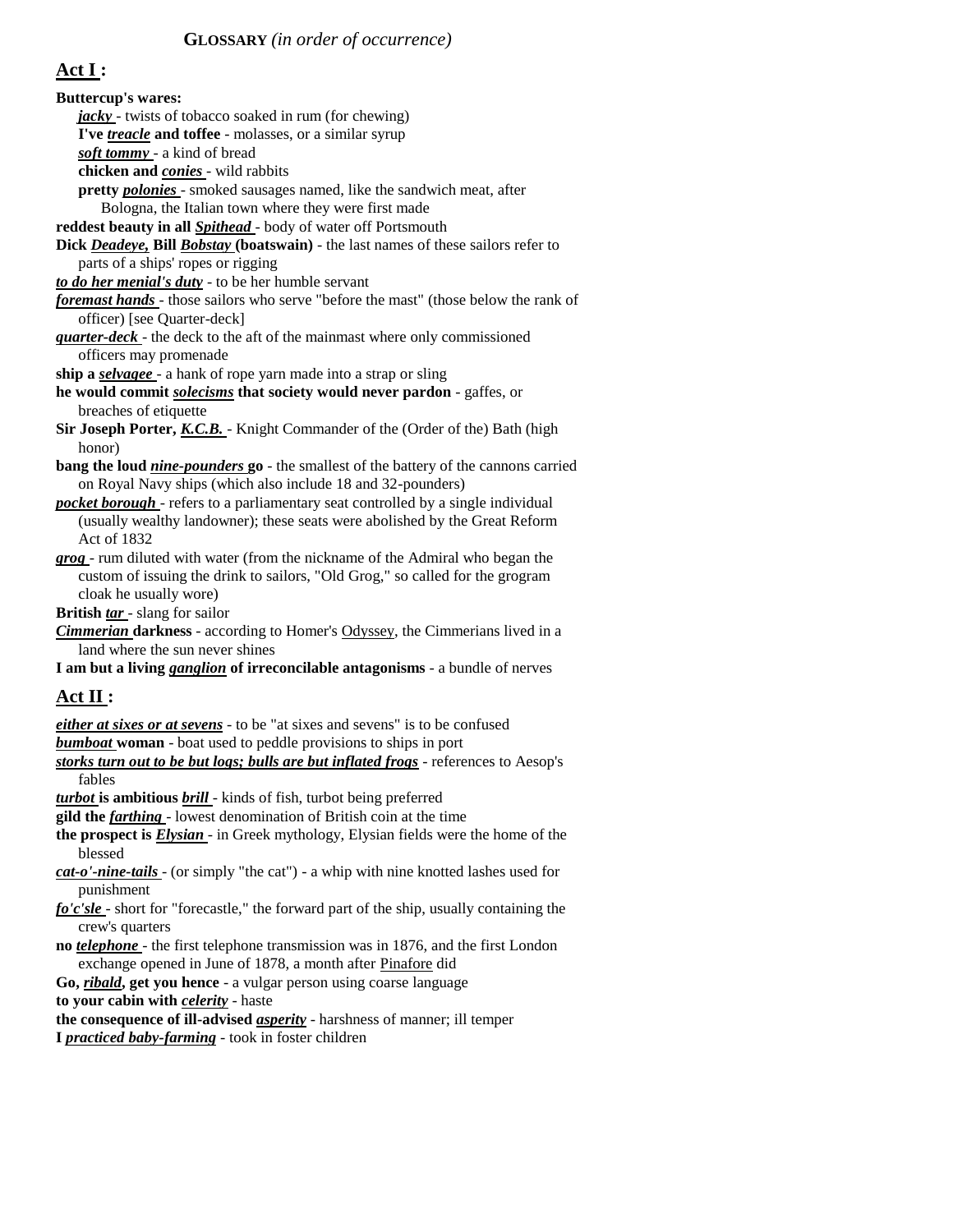# **CONTRIBUTORS**

#### **Gilded Lordlings** (\$100 and over)

Anonymous  $\div$  Philip Asgian  $\div$  Dean & Amy Carlson  $\div$  Janet Zander & Mark Ellenberger \* George & Gloria Fairbanks \* Gretchen & Jim Fogo \* Ed Grayden \* Mr. & Mrs. John M. Hovey  $\triangleleft$  John Litch  $\triangleleft$  Thor Lyford  $\triangleleft$  Edward Neira  $\triangleleft$  Carol Nelson  $\triangleleft$  Don Olson  $\triangleleft$ John & Dianne Orbison  $\triangleleft$  Garry & Mary Ann Peterson  $\triangleleft$  Leila D. J. Poullada  $\triangleleft$  R. N. Quiche  $\div$  Jim Quinn  $\div$  Marvin & Martha Rogers  $\div$  Tom & Beverly Rogers  $\div$  Louise & William Rondano  $\cdot$  James Schwarz  $\cdot \cdot$  Richard Evan Stone  $\cdot \cdot$  Connie Waterous  $\cdot \cdot$  Terrapin Technologies, Inc. ❖

#### **Sisters, Cousins, and Aunts** (\$50 - \$99)

Arlene & Tom Alm  $\triangle$  Suzanne Ammerman  $\triangle$  George Barany  $\triangle$  Jeffrey R. Brown  $\triangle$  Dean & Amy Carlson  $\triangle$  Archer E. Crandall  $\triangle$  James Cullen  $\triangle$  Frank Dowding  $\triangle$  Mary Ann Doyle \* Mr. & Mrs. James Dreher \* Michael Dunham \* David Dyer-Bennet \* Joan & Ralph Forester  $\div$  Rebecca Cornwall Galkiewicz  $\div$  Robert Gartner  $\div$  Elizabeth Hawn  $\div$  Mary Jones  $\div$  Marita Karlisch  $\div$  Kenneth Kauffman  $\div$  Jean Cameron & Robert Linde  $\div$  Kimberly A. Lund  $\cdot$  Jack & Vivian Mason  $\cdot$  Mark Mathiasen  $\cdot$  Barbara Nemer  $\cdot$  Riley Owens  $\cdot$ John & Marge Pollack  $\triangle$  Nancy & Bert Poritsky  $\triangle$  Mr. & Mrs. A. X. Robbins  $\triangle$  Richard Ronholdt  $\div$  Jack Ross  $\div$  Thomas Rusch  $\div$  Paul Sackett  $\div$  Leon Shaw  $\div$  William K. Sheffield ❖ Evelyne T. Weinberg ❖

#### **Foremast Hands** (up to \$50)

Anonymous  $\cdot$  Valarie C. Anderson  $\cdot$  Patricia Baribeau  $\cdot$  Lynnell Mickelsen & John Bellaimey  $\div$  Phillip & Karen Bergem  $\div$  Maggie Berget  $\div$  Gene Taylor & Ginny Betlach  $\div$ Heidi Boehlke ❖ Mary & Robert Boehlke ❖ Margaret Boehm ❖ Marv Bookin ❖ Rose Marie Bryan  $\cdot$  Ruth Cardinal  $\cdot$  Hatim Carim  $\cdot$  Ervin J. Christensen  $\cdot$  Peter Coffey  $\cdot$ Jeanne Cornish ❖ Bob & Betty Dassett ❖ Felicia Dismer ❖ Mary Theresa Downing ❖ David Duggan Ginger Dunivan Jean Eastman Sally J. Economon Dawn M. Ehlmann George Ehrenberg  $\cdot$  Marilee Ennis  $\cdot$  Robert Erikson  $\cdot$  Rich & Judith Fine  $\cdot$  David & Anna Lou Ford  $\div$  Gayle Gaskill  $\div$  Bruce Gottsche  $\div$  Ed Grant  $\div$  Arthur Gropen  $\div$  Greg S. Gross  $\div$  Barbara Gudmundson  $\div$  Mrs. Joanne U. Halsey  $\div$  Madeline & Morton Hamermesh ◆ Martin & Paulette Hanson ◆ Jack & Grace Harkness ◆ David & Kris Henderson ◆ Bob & Marge Hennesy  $\triangle$  Dan & Joann Hill  $\triangle$  Del Holmes  $\triangle$  Dorothy E. Horst  $\triangle$  C. Joseph & Katherine Howard  $\cdot$  Mary Ann Huelster  $\cdot$  Alice Hughes  $\cdot$  John & Nancy Hughes  $\cdot$  Sol & Bette Jacobs  $\div$  Bill Jones  $\div$  George Francis Kane  $\div$  Mary Ann Kimball  $\div$  Jake Koller  $\div$ Arline Krave ❖ Tom & Shirley Kysilko ❖ Thomas Lanzatella ❖ Lynn Lockhart ❖ Roderick & Joanne MacDonald  $\div$  Michael Mack  $\div$  Dr. Merle Mark  $\div$  C. Paul Martin  $\div$  Pat McGuire ◆ Jeanne & Jeff McLean ◆ Don Mittelstadt ◆ Dan & Pat Panshin ◆ George Peer ◆ Elsa Peterson  $\triangle$  Catherine M. Pitz  $\triangle$  David G. Rask  $\triangle$  Bob & Elie Reid  $\triangle$  Edis & Larry Risser  $\triangle$ Ron Rochon ❖ Ruth Rosendahl ❖ Jack Ross ❖ Myrtle Schmidt ❖ William Sell ❖ Judith Shalaby  $\div$  Katy Shannon  $\div$  Deb Sittko  $\div$  Jon Skaalen  $\div$  Lawrence & Jacquelyn Smith  $\div$ Stacey & David Smith  $\div$  Peggy Spurgeon, in memory of Blake R. Jones  $\div$  Mrs. Ruth Stewart  $\div$  Mike Stone  $\div$  Monika Stumpf  $\div$  Donald Sullivan  $\div$  Janet & Craig Swan  $\div$  Leslie Swenson  $\triangle$  Barbara & Douglas Taylor  $\triangle$  M. M. van Roekel  $\triangle$  Brett D. Wagner  $\triangle$  Lillian Wallis ❖ Richard Woellner ❖

# $\gamma \gamma \gamma$

### **ACKNOWLEDGEMENTS**

Hobart United Methodist Church, Plymouth Congregational Church, Child Garden Montessori School, St. Anne's Episcopal Church, Cadenza Music for use of instruments, William Erik Johnson, Stevy Rhodehamel, Heather Wilson, Jill Twiss, Jennifer Gale, Josh Craig, **Norcostco Theatrical Supply**, Cherie Anderson, Sue Ann Rawlins for Disco instruction, **Robert Anderson, A.D. Associates** for Poster Graphic Design, **Robert Bussey** for Poster Graphic Production, Joel Fuller for the Movie Star photos; Special thanks to Sasha Takacs of *Sensations by Sasha* for the use of the 'cat,' and three cheers for our gallant crew of ushers, ticket sellers, and concessionaires.